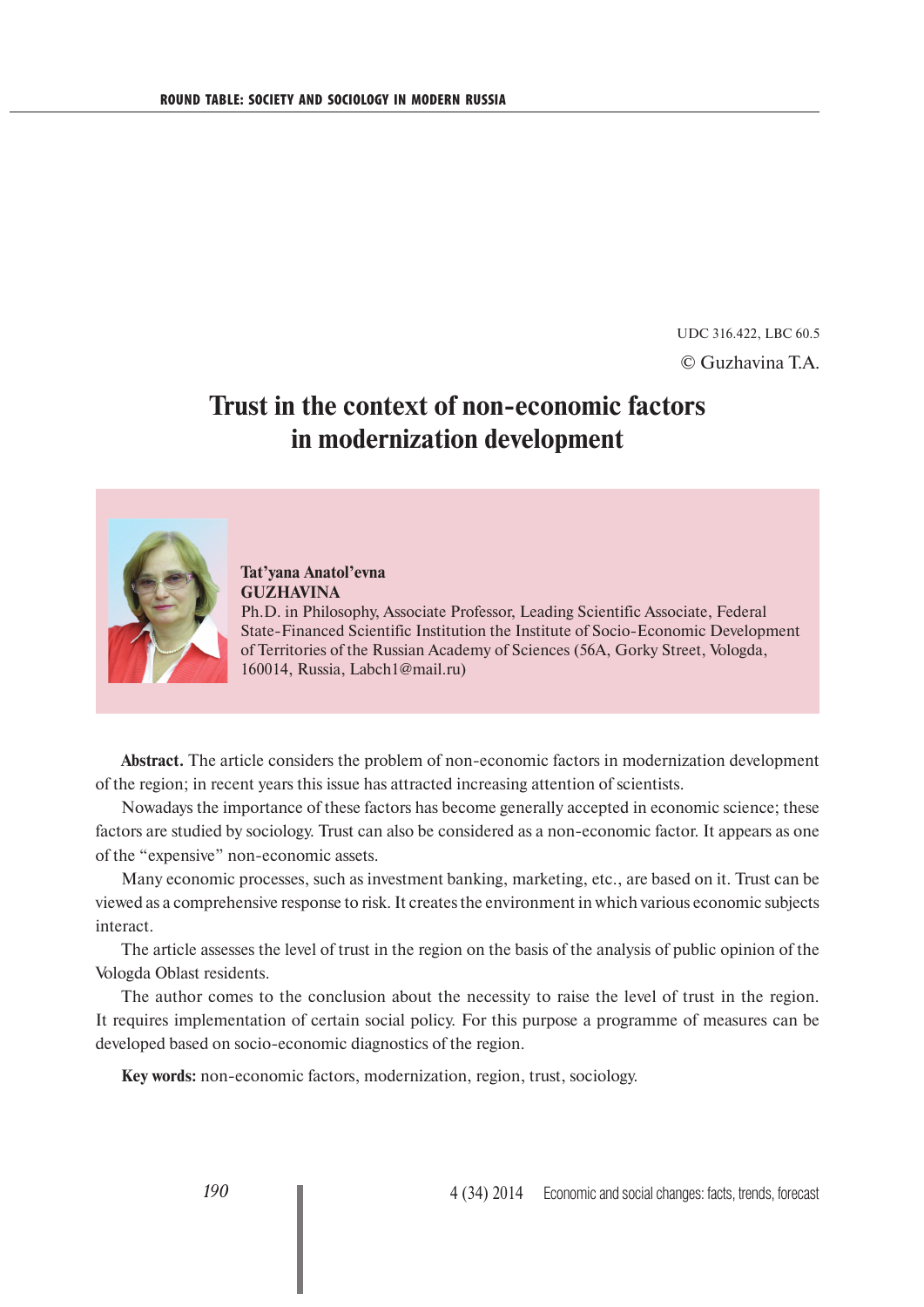The problem of non-economic factors in development has become acute [1, 2, 3]. The economic science has experienced fundamental changes due to this. In recent decades the researchers have been focused on the interdisciplinary approach and the connection of economic methods with methods of other sciences. As a result, political, legal, and psychological issues can be included in the analysis. Economic research correlates with psychological, cultural, political and sociological studies.

The "non-economic" variables, which comprise socio-political, structural, psychological, geographical factors, are taken into account, along with the key economic determinants of growth. The influence of non-economic factors is weaker, less stable, their effect is ambiguous. Limited rationality in human behavior is recognized. The mainstream of modern economics recognizes that people use not only the rational model of behavior, but other models, and make a valuable choice. The sociologists also pay attention to noneconomic factors [2].

We single out one non-economic factor – trust. Nowadays it is among the most "expensive" non-economic assets.

Representing the total of socially sound and socially confirmed expectations on the part of individuals against other individuals, enterprises, institutions, norms and rules that constitute the fundamental substance of life, trust supports the sustainability and integration of the society. Trust predetermines important economic processes: investment, saving, lending, stock activity, funding, etc.

Lack of trust can block these areas. Trust is especially important, as the modernization processes in the regions acquire specificity due to their differences and features. So, it is possible to single out plural modernization.

The polyparadigmatic approach is applied to analyze the processes related to social trust. It uses the resources of classical and neoclassical sociology and postclassics – modernism. The most appropriate research approach to the study of the local environment is constructivism, which pays great attention to the study of consciousness and human behavior. This concept helps to consider the ways of creation of various social phenomena, including trust, that become traditions.

Different aspects of trust can be studied by means of specific sociological research, carried out at inter-country, national and regional levels [5, 6]. ISEDT RAS conducts the monitoring of public opinion, revealing the state of social trust in the Vologda Oblast and the factors, influencing it<sup>1</sup>. First, we note that the Vologda Oblast is fairly well developed in economic terms; it is a region with high industrial potential. Its territory comprises 1190000 people, or almost 1% of the entire population in Russia.

<sup>1</sup> The article uses data for the 2000–2013 period. The survey was conducted by ISEDT RAS by means of the representative sampling. The sampling is targeted and quota. Representativeness is ensured by the maintenance of proportions between rural and urban population, between residents of different types of settlements (villages, small and medium-sized towns), the age and gender structure of the population. The survey participants are the cities of Vologda and Cherepovets, and Babayevsky, Velikoustyugsky, Vozhegodsky, Cherepovetsky, Kirillovsky, Nikolsky, Tarnogsky and Sheksninsky districts. The sample size is 1500 people; the sampling error does not exceed 3%. The survey method is the questioning of respondents at the place of their residence.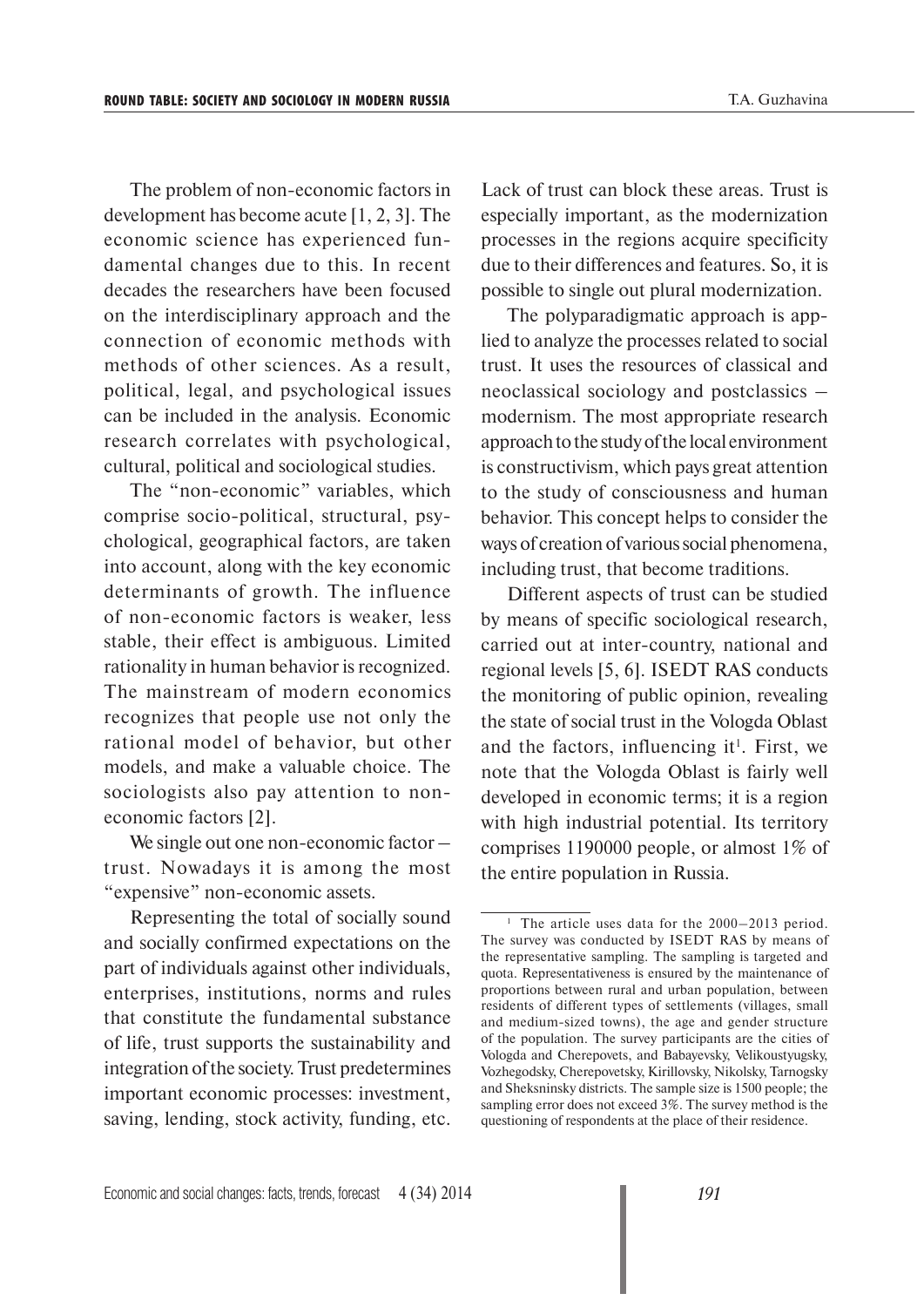| Answer                                                                                                            | Survey date            |      |      |      |      |      |
|-------------------------------------------------------------------------------------------------------------------|------------------------|------|------|------|------|------|
|                                                                                                                   | 2000-2006<br>(average) | 2007 | 2008 | 2009 | 2010 | 2013 |
| President                                                                                                         | 51.1                   | 60.3 | 65.2 | 51.6 | 56.7 | 44.6 |
| Government                                                                                                        | 38.9                   | 41.9 | 60.2 | 46.7 | 52.3 | 38.6 |
| <b>Federation Council</b>                                                                                         | 29.1                   | 34.9 | 47.6 | 35.9 | 38.3 | 32.7 |
| State Duma                                                                                                        | 24.5                   | 29.5 | 42.0 | 33.5 | 34.8 | 31.1 |
| Regional government                                                                                               | 30.8                   | 40.6 | 48.6 | 34.9 | 41.1 | 36.4 |
| Local government                                                                                                  | 26.6                   | 32.3 | 40.9 | 33.1 | 34.3 | 31.6 |
| Trade unions                                                                                                      | 26.5                   | 28.6 | 35.9 | 28.1 | 30.2 | 25.3 |
| Public organizations                                                                                              | 20.0                   | 24.4 | 32.6 | 23.8 | 27.7 | 24.1 |
| Political parties                                                                                                 | 14.7                   | 17.6 | 26.8 | 20.0 | 23.7 | 18.1 |
| Source: Data of the monitoring of the economic situation and social wellbeing of the population, ISEDT, 2010-2013 |                        |      |      |      |      |      |

Distribution of answers to the question "Please, describe your attitude toward current government institutions and social structures" (answers "completely trust" and "mostly trust"), in % of the total number of respondents

The phenomenon of trust is studied at the institutional and interpersonal levels. We consider interpersonal trust as a basis for institutional trust. But this article does not analyze it. Institutional trust is most clearly exemplified by trust in the state, because it generates and maintains the standards and rules that organize the life of society. Institutional trust at the level of a regional community manifests itself in the trust in regional and local authorities (*table*).

The analysis of the data of public opinion polls discloses that all institutions can be divided into groups.

The first group includes institutions with a high level of trust, which are represented by the President and the Government of the Russian Federation.

At the level of regional governments it is the Governor and the Government of the region.

The second group with an average level includes representative authorities – the State Duma and the Federation Council. Local governments present this group at the local level. The third group with a low level comprises public organizations, trade unions and parties. Moreover, it is clear that the institutions that perform administrative functions are mostly trusted. The institutions, promoting the citizens' interests, are unattractive. The other institutions are also important for local communities, but their position is weakened by a lack of citizens' trust. This, in turn, predetermines the weakness of regional civil society.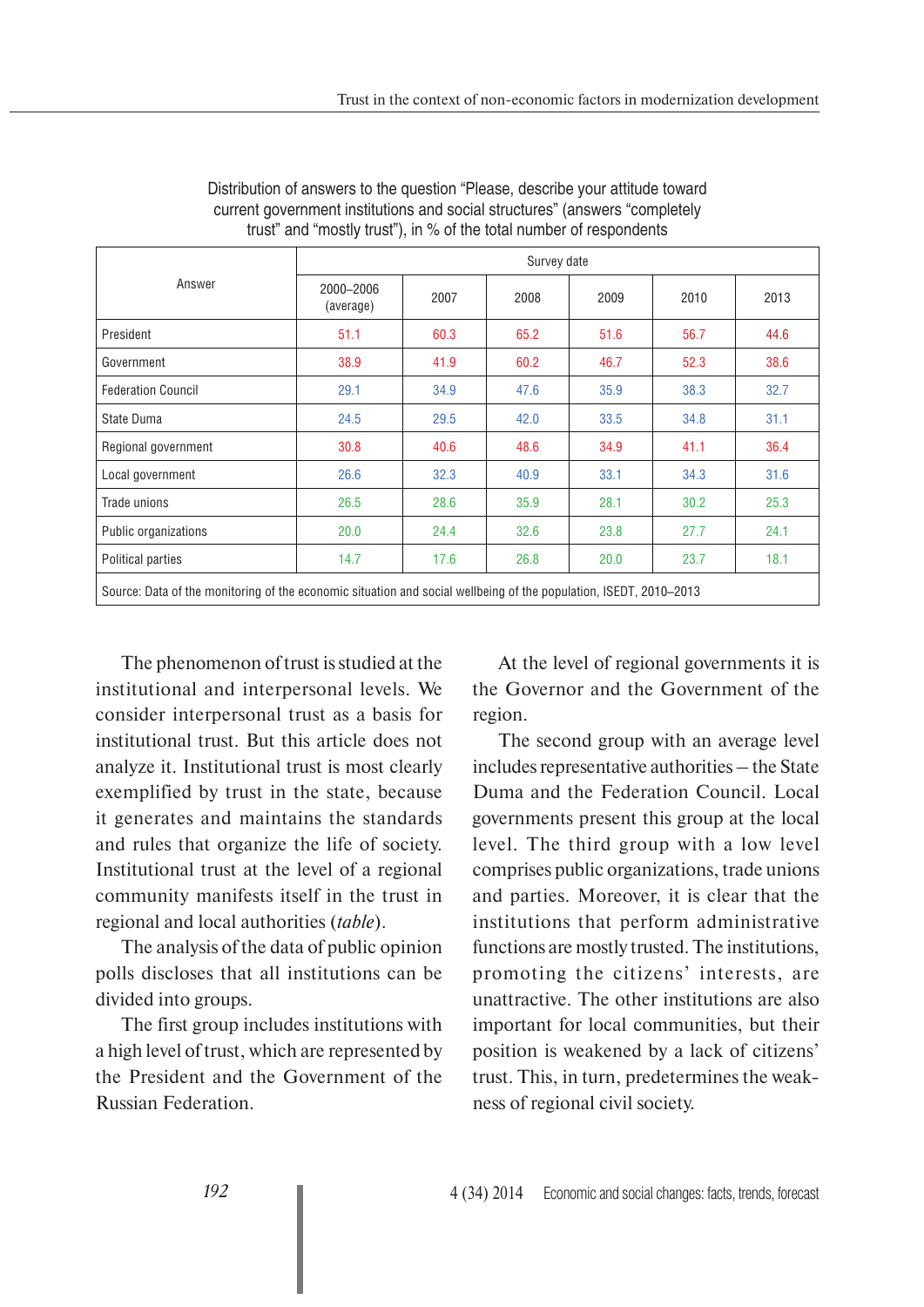The influence of the executive institutions can be attributed to several reasons.

Firstly, these institutions have economic opportunities due to available material resources.

Secondly, they create norms and rules, control their execution, as they are eligible to impose sanctions.

Thirdly, they form single social space, consolidate society by means of setting goals and objectives, manage their execution.

Fourthly, historic memory indicates the importance of these institutions in crisis situations, which happened many times in the country.

Fifthly, the political culture of the Russian society tends to the paternalistic type and contains a few features of the civil type. These factors clarify the low level of other institutions.

Summing it up, we note that the evaluation of non-economic factors of development along with economic ones requires a comprehensive socio-economic analysis of the region [4], which should be based on the systemic, structural-functional, comparative analysis. This would help to assess the state of the regional economic system, identify the deviations from normal development and single out the blocking factors. This diagnosis should include economic diagnostics of the market, assessment of infrastructure, characteristics of social and economic entities.

The sociological monitoring is an important diagnostic method. All this will promote identification of the determinants of sustainable innovation development, which is an impetus for modernization in the region.

## **Cited works**

- 1. Auzan A.A. Sociocultural Codes in Economic Analysis. *The Journal of the New Economic Association*, 2013, no.1(17), pp. 173-176.
- 2. Gorshkov M.K. On the Axiomatic Interpretation of the Economic Factors' Impact on Economic Growth. *Economic and Social Changes: Facts, Trends, Forecast*, 2014, no.3(33), pp. 45-56.
- 3. Ipatov P.L. *Non-Economic Factors in the Growth of National Economy: Functional Use and Development: Doctor of Economics Dissertation Abstract*. Saint Peterburg, 2009.
- 4. Surzhikov M.A. *Socio-Economic Diagnostics of the Region as a Subject of International Trade*. Available at: http:// cyberleninka.ru/article/n/sotsialno-ekonomicheskaya-diagnostika-regiona-kak-subekta- (accessed July 24, 2014).
- 5. *Edelman Trust Barometer*. Available at: http://www.edelman.com/insights/intellectual-property/2014-edelmantrust-barometer/trust-around-the-world/
- 6. *Levada Center.* Available at: http://www.levada.ru/category/tegi/doverie